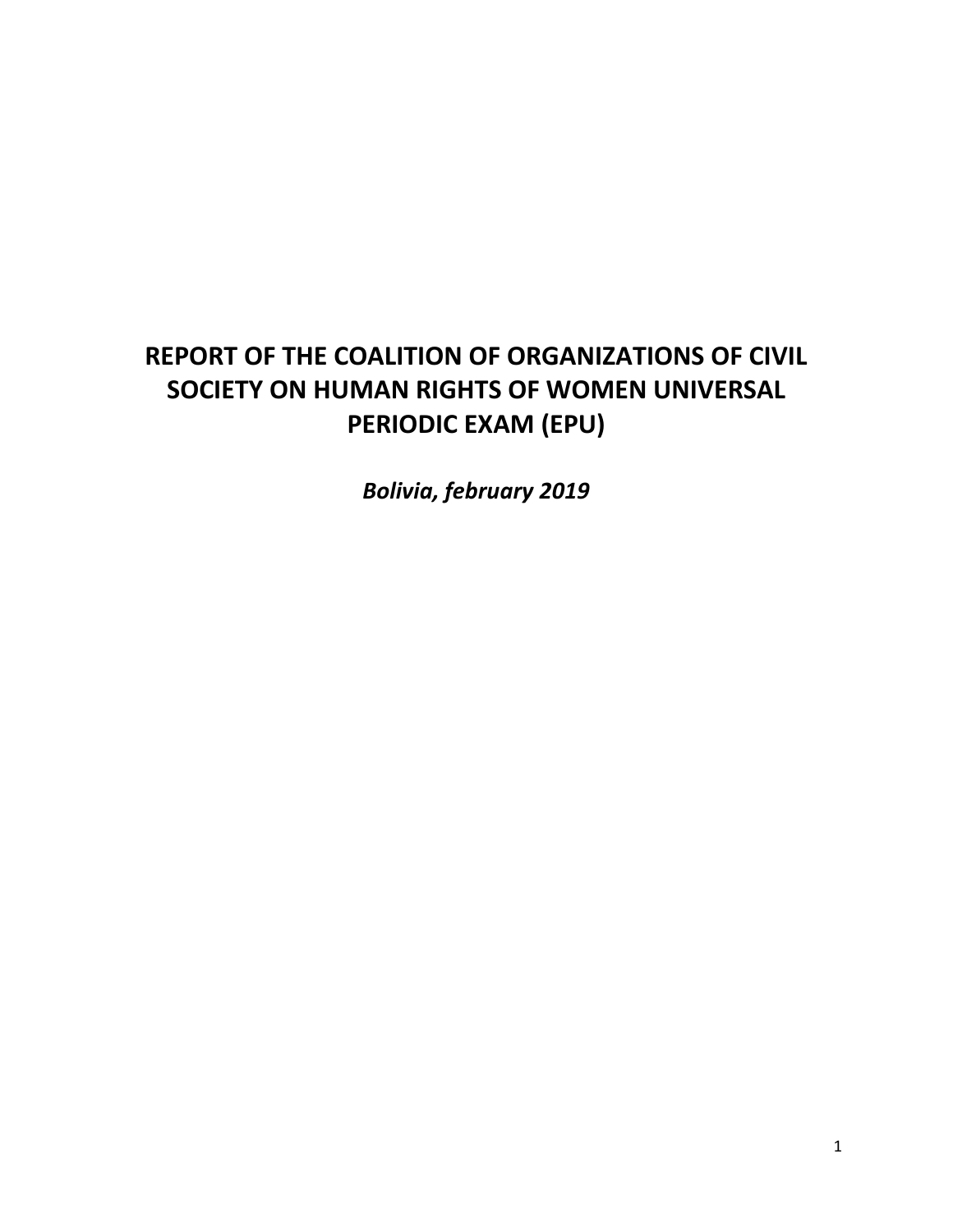## **REPORT OF THE COALITION OF ORGANIZATIONS OF CIVIL SOCIETY ON HUMAN RIGHTS OF WOMEN UNIVERSAL PERIODIC EXAMINATION (EPU)**

- 1. The Coalition of Civil Society produced this report for the effectiveness of the human rights of women, evaluating the compliance of such with the recommendations accepted by Bolivia in the Universal Periodic Review conducted in 2014, through a participatory process at a national level where progress, obstacles and challenges were identified to propose recommendations to be extended to the Bolivian State during the review.
- 2. **2. GENDER EQUALITY AND RIGHTS OF WOMEN (Recommendations** 114.82 114.87- 114.83- 114.84 – 114.85 – 114.86 – 114.107 - 114.113 y 114.8 - 114.82 – 114.87). An important normative framework was developed in the last ten years that recognizes the rights of women, from the Political Constitution of the State to specific norms that were reported in the earlier Bolivian examination. The "Multi sectoral Plan to end patriarchy and for "Women's Right to Live Well" was elaborated based on the previous Equal Opportunities Plan and by the guidance of Law No. 777 of the Comprehensive State Planning System (SPIE). However, during the 2014-2018 period, the weak institutional structure of the National Mechanism continued. The Vice Ministry of Equal Opportunities (VIO) concealed by the Ministry of Justice has, under its tuition the General Directorate of Prevention and Elimination of All Forms of Violence on the Basis of Gender and Generational, both instances lack the human and economic resources sufficient to fulfill their functions and execute the plans and programs of its competence. At the departmental and municipal level, there are also gender mechanisms with similar limitations that translate into low management capacity.

Regarding the fight against violence, in 2017, by means of Supreme Decree No. 3106, the Interinstitutional Commission was created, made up of eight ministries and responsible for the implementation of the Comprehensive Public Policy for a Dignified Life of Bolivian Women, although the degree of implementation or investment is not known.

In January 2019, by Supreme Decree No. 3774, the Plurinational Service for Women and the process of depatriarchalizing was created, a decentralized entity of the Ministry of Justice with autonomy of administrative, financial, technical, legal and own patrimony management, in charge of monitoring and evaluating the compliance with public policies in favor of women's rights and promote the eradication of violence and discrimination against women. The Special Cabinet to Combat Violence Against Women and Children was also created, consisting of seven ministries headed by the President of the State.

*3. SUGGESTED RECOMENDATIONS. - Social and civil society organizations should be part of the design and implementation of the new monitoring and promotion mechanism created by the Government, which should have sufficient human and financial resources to fulfill its legal mandate and guarantee its autonomy. It is expected to be an articulator of the different levels of the State and public and private actors, having to have mechanisms of consultation and permanent dialogue with social organizations and civil society.Subnational gender mechanisms should be strengthened, allocating sufficient*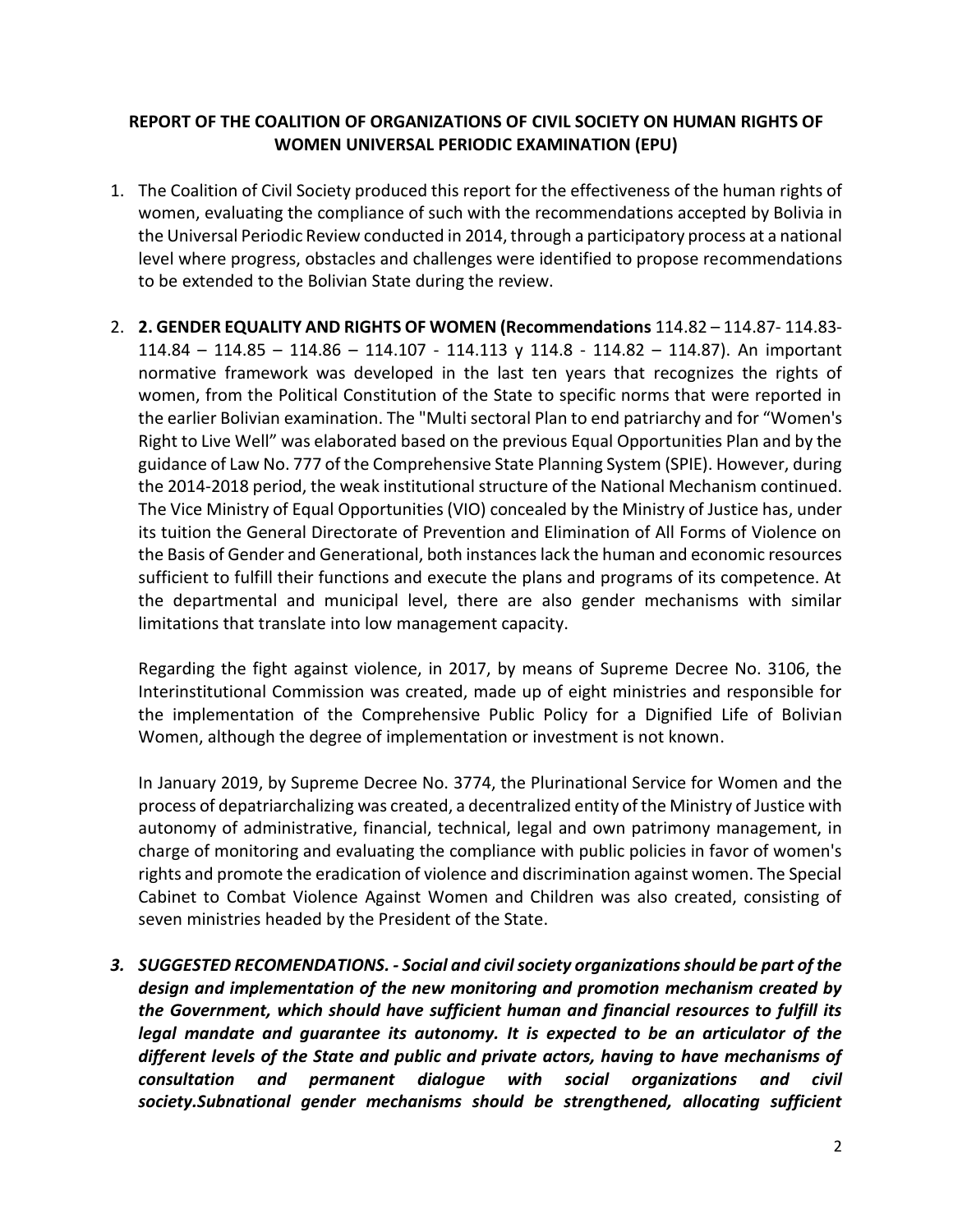*human, technical and budgetary resources. As well as executing sectoral and multi sectoral policies and plans adopted with sufficient budget to respond to women's demands and be accountable at all levels regarding their implementation.*

- **4.** According to employment policies and poverty reduction, the "Survey of Households" of the Statistics National Institute (INE<sup>1</sup>) indicates that in 2015 69.95% of men had a job, while in the case of women the percentage reached 48.24%. The tendency to informality in employment has not had significant changes. In the "Statistics with a Gender Approach" of the INE, it is indicated that according to the 2012 census, four out of every ten women are in poverty, although in the last decade, Bolivia has experienced a process of poverty reduction, the gap between men and women continues, as well as the gap between urban and rural areas<sup>2</sup>. In the construction sector, the monthly income gap by sex and category is 37, 83%<sup>3</sup> this means that for every 100.00 BOB that men receive in the sector, women receive only 62.00 BOB for the same work.
- 5. The organization of family work and specifically the care of the family, continue to be considered tasks performed almost exclusively by women. The definition of specific roles for women, make them subordinate and destined for reproduction, raising children, domestic tasks and the provision of pleasure, at the same time generate a system of constant and growing discrimination by denying them the full accessto political, economic, educational and even cultural spaces<sup>4</sup>.
- **6.** Regarding wage labor for housemaids, women workers cannot access short and long-term social security because the law that regulates their trade (Law No. 2450) enacted 15 years ago still does not have a regulation. Of the total number of female workers (109,321), only 5.3% have an employment contract that gives them security of having their work source for the established time and receiving benefits that correspond to them, showing the enormous deficit in the formalization practice of the contractual relationship<sup>5</sup>, increasing job insecurity.
- 7. Another sector that suffers discrimination and mistreatment are the sex workers, who are in a situation of greater vulnerability. Arbitrarily, the police perform operations in which they are treated in a criminal manner, violence is exercised, they confiscate personal objects, they are linked to cases of trafficking and sometimes they even reach detention.
- *8. SUGGESTED RECOMENDATIONS. - Create job opportunities programs on gender equality that are sustainable to ensure women decent and full employment, including rural women, reducing gender gaps. Law No. 2450 must be regulated and must guarantee domestic workers access to social security and avoid the precariousness of their work. Eradicate*

<sup>1</sup> 1 INE, "Household Survey", Bolivia, http://www.cedla.org/obess/52466

<sup>2</sup> INE, "Statistics with a Gender Approach", Bolivia, 2017, Page. 109.

 $3$ ILO Office for the Andean Countries, Mogrovejo, Rodrigo & Rodríguez, Marisol, "Women in the construction sector in Bolivia: With a special look at the cities of La Paz and El Alto", Peru, 2017, Page 5.

<sup>4</sup>Ombudsman's Office, http://www.defensoria.gob.bo/archivos/boletinMUJERES\_4\_21x28cm.pdf

<sup>5</sup> Sociodemographic and Economic Profile of Domestic Workers in Bolivia - ILO.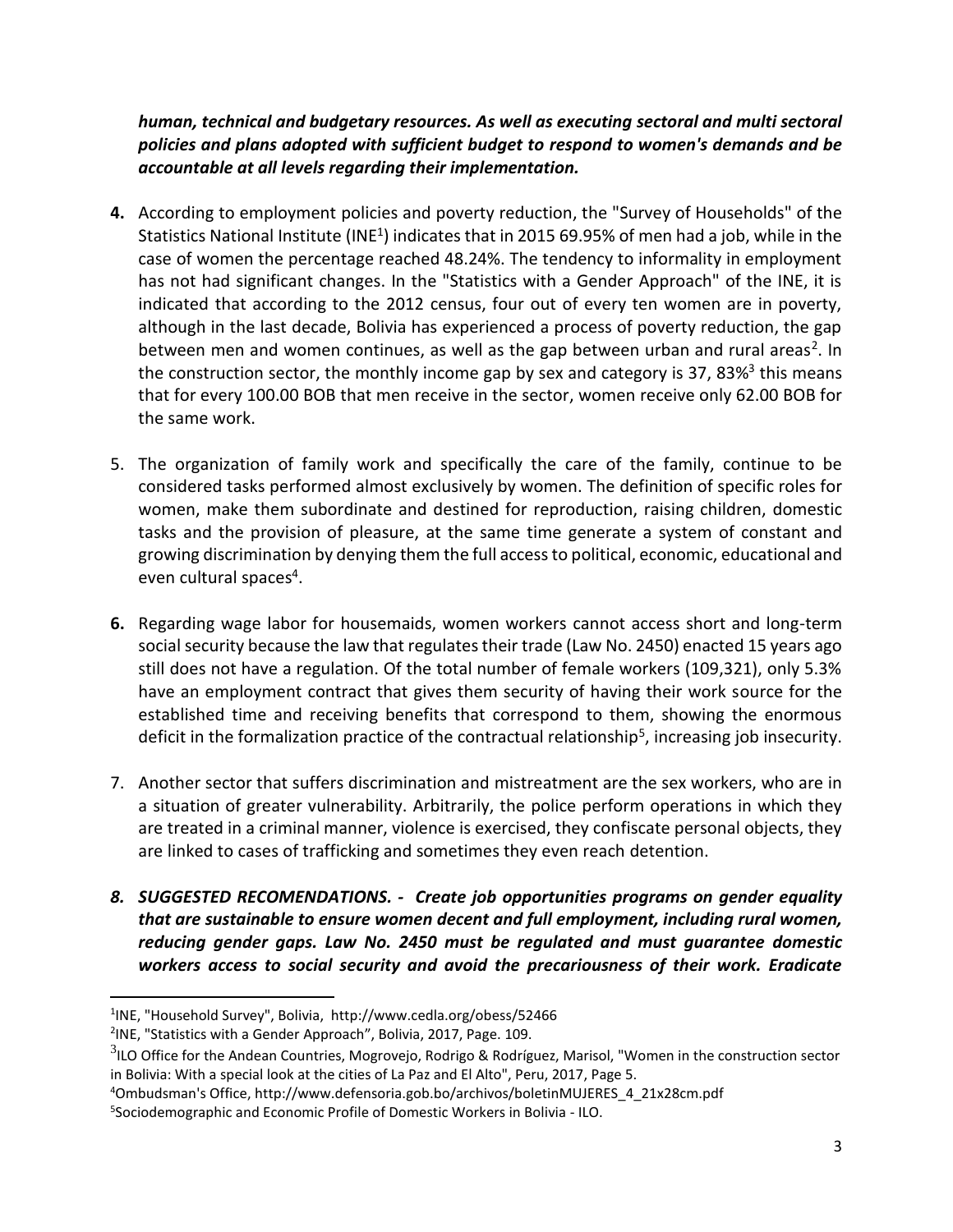*discrimination and stigma towards sex workers. It is necessary to promote a public care policy, which makes it possible to reconcile work and family life for the exercise of the full right of women to work and education on equal terms<sup>6</sup> . Promotes the co-responsibility of men with care tasks, to reverse inequalities and poverty in women. Implement a "public policy of care"<sup>7</sup> that allows to overcome the tensions between work and family life.*

- **9.** With reference to the political participation of women as electors and eligibility, several national laws include the principle of democratic parity and mechanisms for their operationalization in electoral processes. The advance in the participation of women in the State Bodies and especially at the municipal level is one of the most important achievements<sup>8</sup>. The creation of the Observatory of Democratic Parity in the Plurinational Electoral Body is also highlighted. However, in the political field, most actions are focused on equal opportunities, not to generate conditions to combat structural inequalities that prevent participation on equal terms, especially in organizations and political parties.
- **10.** Despite the percentage progress in public positions, women continue to witness how their rights are not exercised, a clear example is the harassment and political violence they face in the public service. Between January and November of 2018, ACOBOL<sup>9</sup> registered 113 complaints of harassment and political violence against female councilors. Between January and September of the same year, 90 complaints and resignations were filed for harassment and political violence before the Plurinational Electoral Body<sup>10</sup>, which were brought to the attention of the Public Prosecutor's Office. There is no known case with a conviction. Most women don't report these cases for fear of reprisals. On the other hand, an appropriate scenario for these acts, as identified by the Electoral Body itself, are the illegal agreements to alternate their mandates with their male deputies, thus affecting the equal composition of the bodies that comprise them $^{11}$ .
- **11. SUGGESTED RECOMENDATIONS. -** *Adopt measures aimed at modifying patriarchal practices in the political sphere, to guarantee equality of conditions and sufficient protection of the rights of women who hold public office and women of social organizations. Guarantee the exercise of the Law against Harassment and Political Violence against Women and implement an inter sectoral strategy that contributes to the elimination of prejudices and gender discrimination in the political sphere and the public function. Strengthen legal support services for victims and protection mechanisms and urgent action provided for Law No. 243 and its regulations.*

1

<sup>6</sup> Public policy oriented to the transformation of the social organization of care based on the principle of coresponsibility between family, society and State.

<sup>7</sup>Public policies oriented to the transformation of the social organization of care, based on the principle of coresponsibility between family, society and State.

<sup>8</sup> UN Women Activity report 2016. La Paz, Bolivia, 2016.

<sup>9</sup>Boletín Informativo, Centro de Atención y Monitoreo de Acoso y Violencia Política, ACOBOL, noviembre de 2018

<sup>&</sup>lt;sup>10</sup>Report of the Observatory of Democratic Parity in the Plurinational Electoral Body, Bolivia, page 2.

<sup>11</sup>Ibidem, page. 4.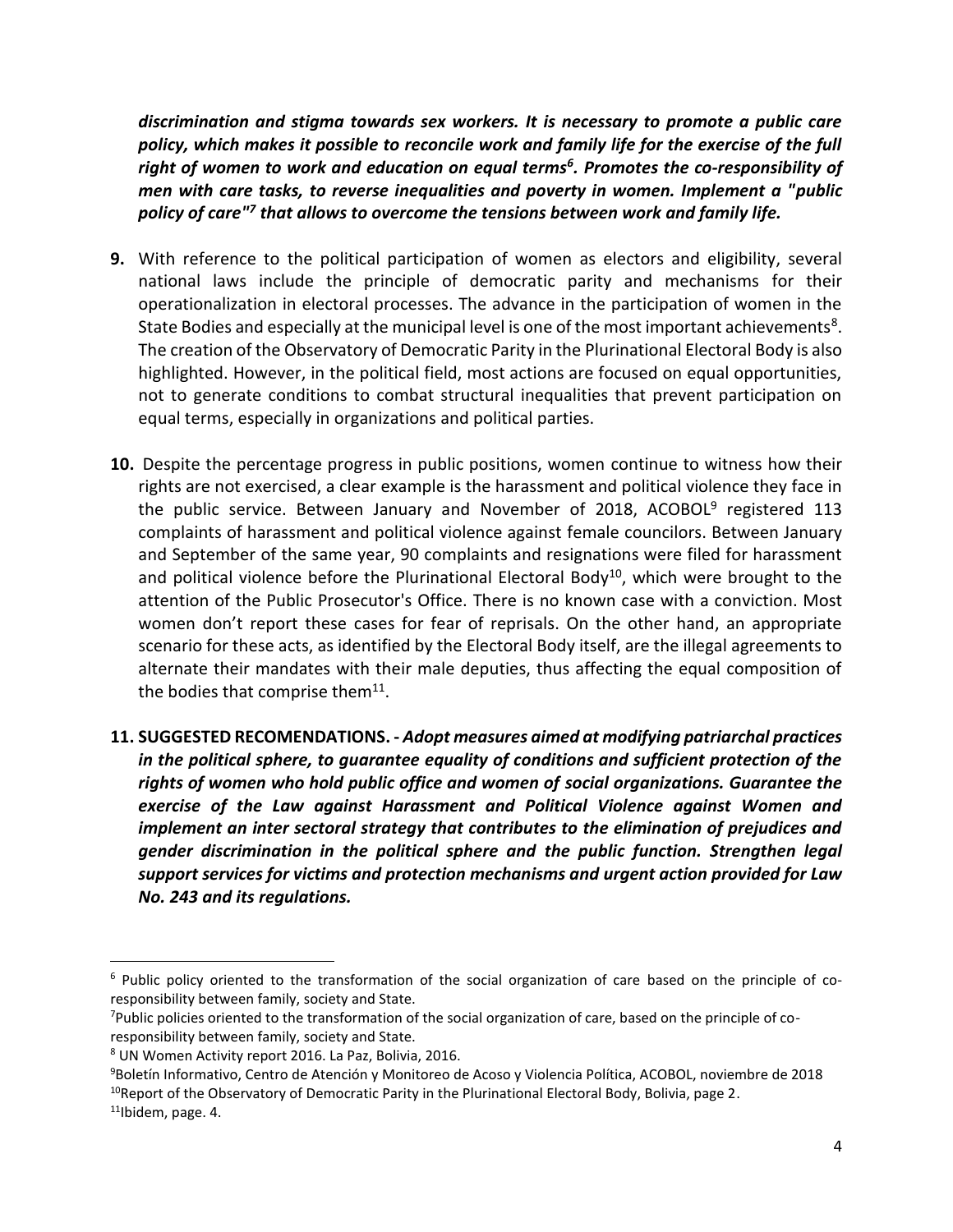- **12.** Permanent attacks are prosecuted on the rights conquered by women from antifundamentalist and conservative rights groups that include political leaders, now campaigning for national elections, who handle the discourse of the existence of a supposed "gender ideology" that would go against social and moral values, totally distorting gender issues and stigmatizing both the feminist movement and LGBTI community, which encourages discrimination and violence towards them.
- **13. SUGGESTED RECOMENDATIONS. -** *The State must guarantee compliance with its constitutional precepts and other current norms that criminalize acts of discrimination and incitement to hatred and violence, identifying and sanctioning conservative and / or religious fundamentalist sectors that promote such acts. Campaigns should be promoted to socialize the secular nature of the State, which generates a peaceful coexistence that respects the right to religious freedom. Public institutions must refrain from using religious criteria and precepts in the preparation and application of public policies, guaranteeing the secular character of the State established in art. 4 of the Political Constitution of the State, which states: "The State is independent of religion."*
- **14. PREVENTION AND FIGHT AGAINST VIOLENCE TOWARDS WOMEN (**113.29 114.79 114.89 – 114.90 – 114.91 – 114.95 – 114.97 – 114.102 – 114.106 - 113.31 - 114.68. The Comprehensive Law to Guarantee Women a Life Free of Violence (Law No. 348) establishes prevention, attention, sanction and reparation mechanisms and although they have made institutional efforts to respond to the mandates of the law, they are still insufficient to face this serious problem. According to the Survey of Prevalence and Characteristics of Violence against Women (EPCVcM), conducted in 2016 by the Ministry of Justice and the INE for every 100 women, 75 reported having suffered some type of violence by their partner in the course of their relation.
- 15. According to data from the Attorney General's Office, every three and a half days a femicide is reported in Bolivia. In 2016, there were 104 femicides, in 2017 they reached 109 and in 2018 there were 128 cases nationwide with a rate of 2.0 per 100,000 women, the third highest in South America. There is no policy or assistance mechanism for the children of the victims.
- 16. In 2016, the Special Force to Combat Violence (FELCV) dealt with 36,470 complaints; in 2017, 38,075 cases were registered and in 2018 there were 38,111 complaints, an average of 102 complaints a day. The rate of complaints of violence is 650 per 100,000 women (SIMOPREDH)<sup>12</sup>. Within the crimes of violence based on gender, the crime of family or domestic violence is the most frequent and represents 85% of the complaints received by the FELCV in 2018, being also the most prevalent crime in the country.
- 17. The number of processes registered by the Public Ministry since the enactment of Law No. 348 to December 2017 amounts to 149,513, of which 99,486 would have been closed and

<sup>&</sup>lt;sup>12</sup>System for Monitoring Progress in Human Rights -SIMOPREDH \_ Statistics prepared by the Human Rights Community based on official data. La Paz, Bolivia, 2017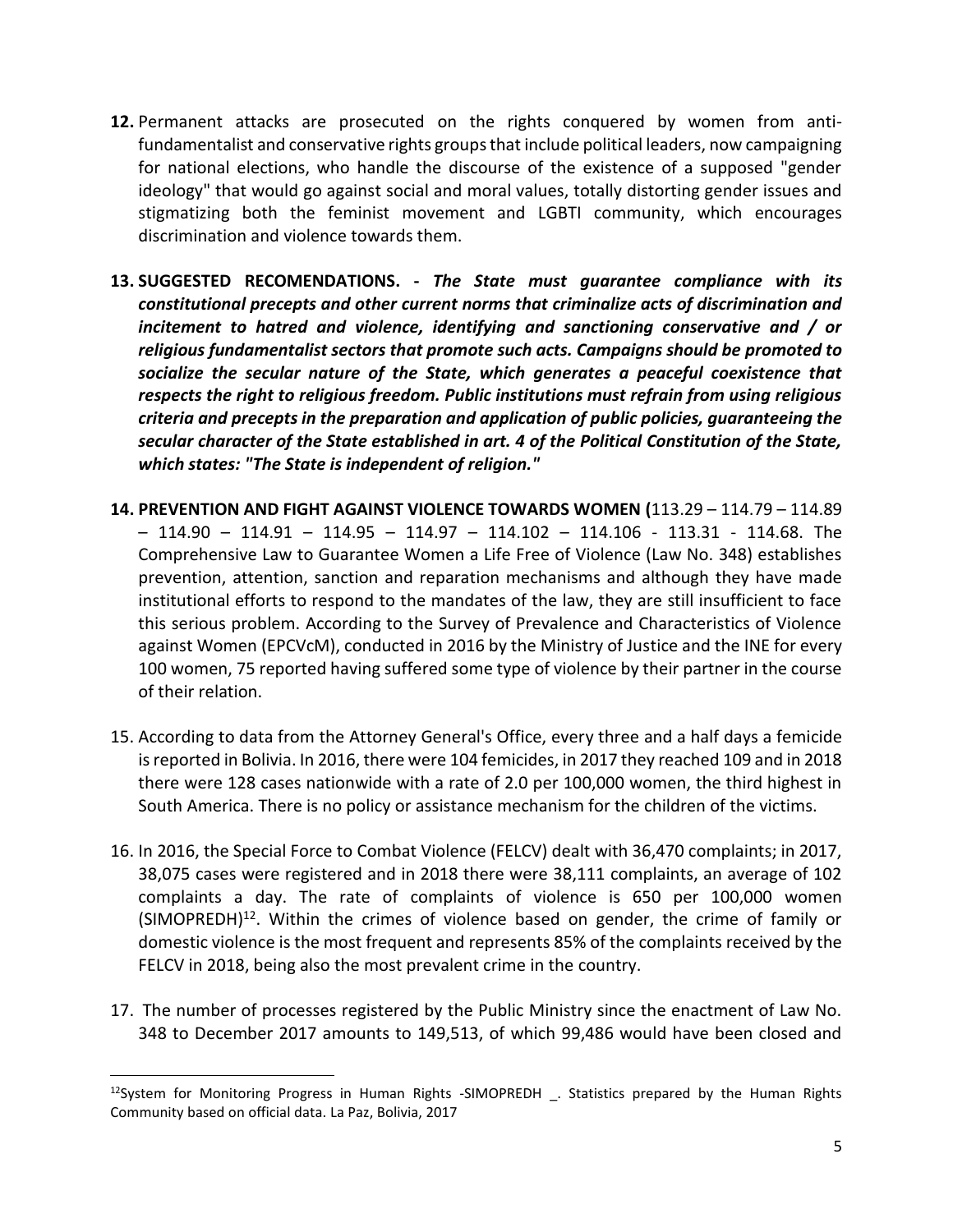47,389 would be active processes. The causes that ended with a sentence in the period (2013- 2017) reached 994, that is, 0.66%. Therefore, of the cases closed (99.486) only concluded with a sentence of 0.99%, the rest are understood to have ended with alternative exits, rejections and dismissals<sup>13</sup>, the latter are often based on the lack of momentum of the victims, omitting the official investigation, without taking into account that both resolutions, in addition to promoting impunity, encourage legal action against whistleblowers for alleged false reporting.

- 18. Violence against women continues to be installed as one of the country's main problems, the biggest obstacles to confronting it are linked to the lack of access to justice translated into impunity as a result of the limited coverage of health care services, the lack of adequate infrastructure and equipment, the lack of psycho-socio-legal support for the victims, the complexity of the criminal proceedings and delays in justice, and the lack of specialization and instability of the personnel serving the victims, who often relativize the violence and re victimizes women.
- 19. The lack of timely protection for women who denounce acts of violence is due to: 1) There are gaps in Law No. 348 that result in discretionary actions on their application; 2) The risk assessment is not carried out in the majority of cases, this being essential to provide adequate measures and prevent new acts of violence and even femicides, 3) The accompaniment of women to health services and to places of refuge insurance is often not fulfilled due to lack of personnel or vehicles for their transfer, 4) In less than half of the cases the Office of the Prosecutor provides protection measures and the judges do not carry out a judicial control over said measures, 5) In many cases there is no monitoring of the situation of the victims or action is taken against non-compliance with the protection measures.
- 20. The actions of prevention do not stop being isolated and punctual actions. Many do not address the central knots of violence, focus on the complaint mainly, leaving aside the need to deconstruct the patriarchal structures of society. Although for the short period of validity of Law No. 348 and it is not possible to claim that society has undergone a drastic transformation, it is also evident that the actions carried out so far are not aimed at that objective nor do they have the necessary scope and continuity.
- 21. Regarding the investment that they have made, the governorates have programmed for the 2016 management BOB 33,686,096; and executed BOB 10,301,422.45, that is, 30.58%. The municipal governments executed 61.28% of the programmed budget. These data show the little political will of these authorities to eliminate gender inequalities and reflects that it is not a priority for them to develop actions that guarantee and protect the rights of women on an equal basis with men $^{14}$ .

<sup>13</sup>Alliance - Free without Violence, "Balance on the Implementation of the Integral Law to Guarantee a Life for Women without Violence 2013 - 2018", Bolivia, 2018

<sup>&</sup>lt;sup>14</sup>Center for the Promotion of Women "Gregoria Apaza". Resources of the municipalities and departments for the fight against violence against women. Budget and execution 2015 - 2016 Budget. La Paz, Bolivia, 2016. Page 140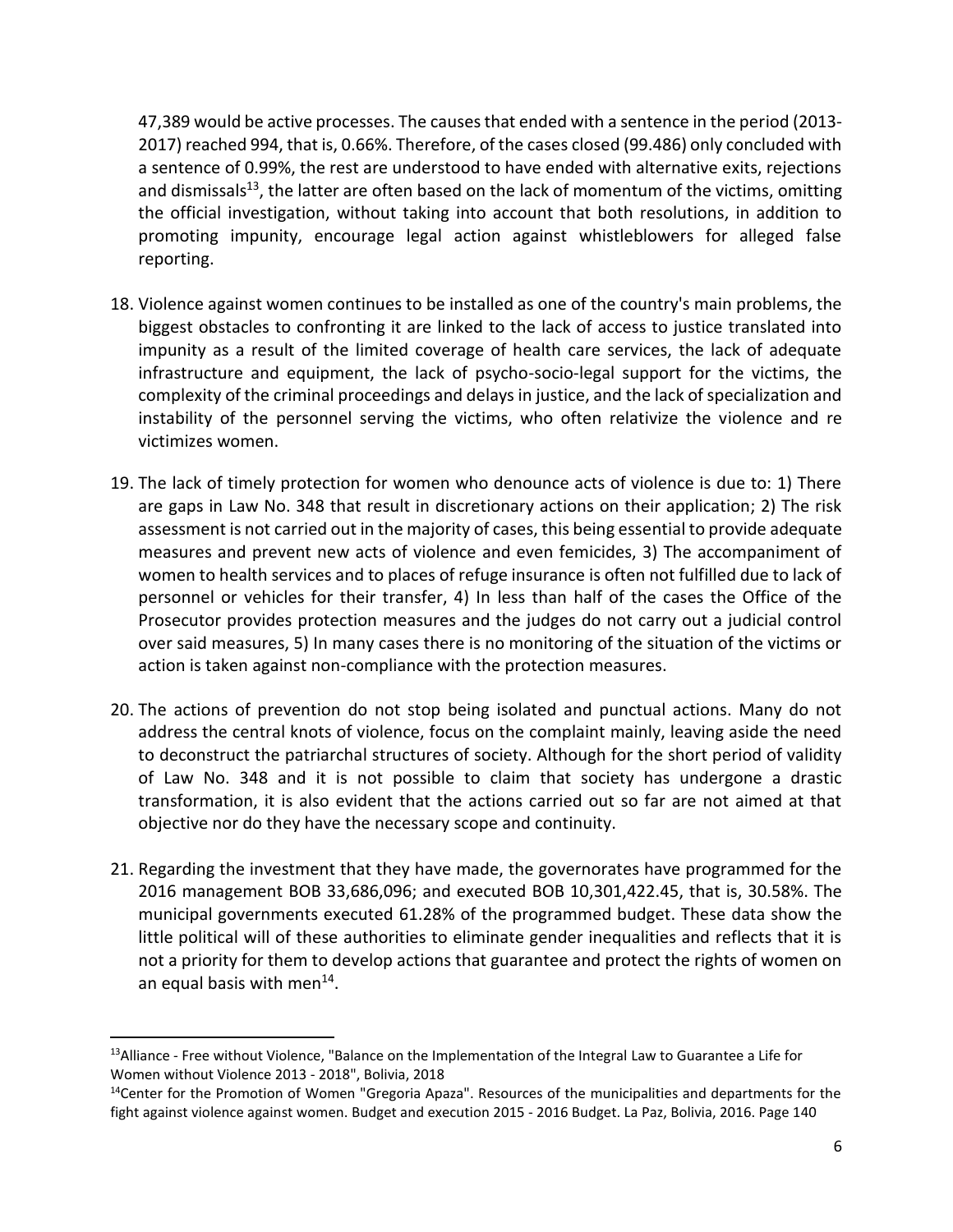- **22.** *SUGGESTED RECOMENDATIONS. - A comprehensive and sustained national strategy of prevention, awareness and information is needed for the deconstruction of patriarchal structures with sufficient allocation of resources, including inter sectoral policies, plans and prevention programs, with a gender and intercultural approach, campaigns for mass media to inform and raise awareness about the causes, forms and impact of violence against women. It is necessary to promote the change of the unequal model of relations between men and women, emphasizing how this negatively affects the development of people and how it can be modified, based on awareness, prevention and early detection of violence.*
- *23. At the municipal level, dissemination and awareness-raising actions on all the components of Law No. 348 must be strengthened in coordination between public institutions, communities and civil society, which reverse the obstacles identified from a qualitative evaluation on the application of Law No. 348 in indigenous and Afro-Bolivian communities<sup>15</sup> .*
- *24. The Ministry of Justice must be guaranteed as the Governing Body, according to Law No. 348, the continuity and complete functioning in all its components of the Plurinational Integral System of Prevention, Attention, Punishment, Eradication of Gender-Based Violence (SIPPASE ), ensuring the necessary human and financial resources for this purpose, since at present it runs the risk of stagnation or closure due to lack of budget.*
- *25. Prioritize the implementation of the Single Registry of Victims of Violence that integrates the databases of all the services of the chain of attention to victims, which is not reduced to the registry of complaints, but must show the response that the victims receive from the system of justice during the process in all its stages. This registry should allow integrating the information produced by each of the institutions (promoters of the complaint, Police, Public Prosecutor's Office and Judicial Branch), based on uniform criteria and indicators established for this purpose, which would allow the generation of official, timely and reliable response; but, in addition, it is necessary that the institutions are interconnected so that the records made by each one of them within the same process are cumulative and are not repeated. Therefore, it is necessary to overcome the lack of generalized coordination of the systems of collection and production of institutional information that coexist in the State.*
- *26. The technical capacity of the national and subnational mechanisms responsible for budget execution assigned for equality and genger equity should be strengthened, with emphasis on public investment and budget execution determined in Supreme Decrees 2145/2014<sup>16</sup>*

**<sup>15</sup>**Alliance for Solidarity Qualitative assessment on the application of Law No. 348 in indigenous and Afro-Bolivian communities. La Paz, Bolivia, 2015

 $16$ The Supreme Decree 2145 of October 14, 2014 that regulates the Law No. 348. establishes that the departmental autonomous governments must use 30% of the total resources of the IDH of citizen security, for the construction and equipment of shelters and temporary shelters for women in situations of violence and their dependents; and that the autonomous municipal governments will use 10% of the total resources of the IDH for citizen security for maintenance and attention in the Municipal Integral Legal Services.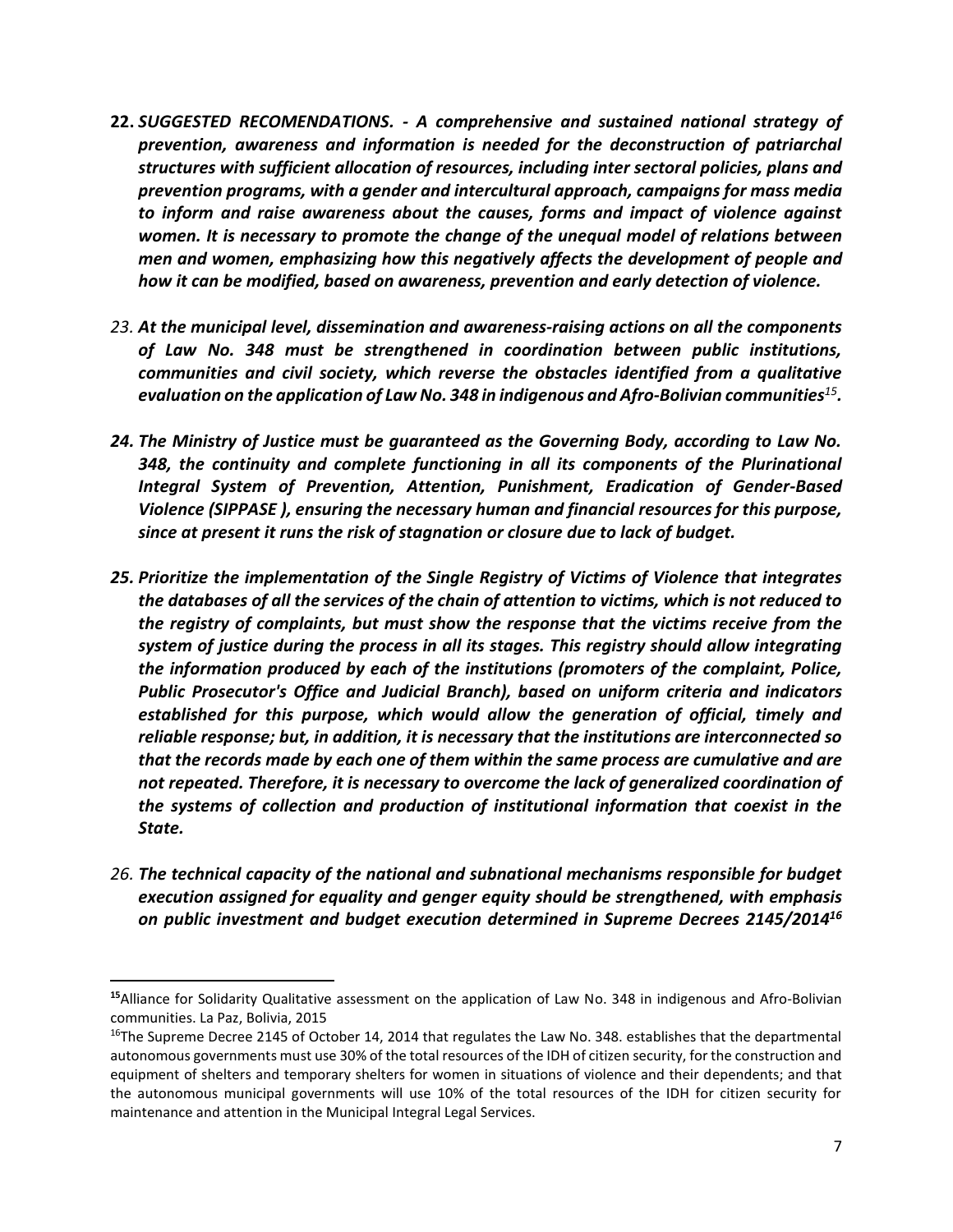*and 2610/2015<sup>17</sup> regarding the strengthening of services for women in situations of violence for departmental governments and municipal governments of department capitals<sup>18</sup> . Infrastructure, vehicles, equipment and office equipment must be provided for their operation, including Gesell cameras and laboratories. , both in urban and rural areas.*

- *27. Apply rigorous criteria for the selection of personnel and designation of authorities of the institutions that are part of the chain of attention to victims, passing through processes of awareness, training and specialization with a gender perspective, be institutionalized and not eventual personnel.*
- *28. Promote the model of comprehensive assistance to victims in adequate infrastructures that can accommodate all the institutions responsible for care and that have a decentralized nature to be more accessible to women, especially in the Comprehensive Police Stations, as well as implement mobile units to reach rural areas where services does not yet exist.*
- *29. Expand the coverage of the Special Force to Combat Violence, Municipal Integral Legal Services, Defenders of Children and Adolescents and Forensic Services for the attention to girls and women, especially in rural areas and small municipalities, continue with the implementation of shelters, guaranteeing the safety and protection of the victims. Create Specialized Courts and Tribunals with exclusive competence in matters of violence against women.*
- *30. The Bolivian Police should implement a human resources policy in the FELCV that guarantees the permanence of the two-year staff as established by its norms and three years for researchers according to Law No. 348, especially those who have been trained. . It is also essential to strengthen the specialized training in the police institutes but also to ensure that the destinies of the personnel respond to that specialization. The personnel of the FELCV, especially the researchers, should not fulfill extraordinary services unrelated to their duties to assume other tasks.*
- *31. Regularly Investigate all allegations of violence against women, complying with the standards of due diligence and preventing these facts from being left in impunity, as well as reinforcing the mechanisms of informing users about their rights and services for complete exercise, making the amendments legislative measures necessary to shorten criminal proceedings, prevent delays in justice, implement measures to protect victims, punish aggressors and repair the damage suffered.*
- **32. HEALTH – SEXUAL AND REPRODUCTIVE RIGHTS (Recommendations 114.21 - 114.11).** Sexual Rights and Reproductive Rights (DSyDR) are recognized as fundamental rights and are linked

<sup>&</sup>lt;sup>17</sup>Supreme Decree No. 2610 of November 25, 2015 that modifies and complements the D.S. Nº2145. It establishes that of the total resources assigned to citizen security by the autonomous territorial entities, the Bolivian Police will request these at least five percent (5%) for the strengthening of the Special Force to Combat Violence - FELCV.

<sup>&</sup>lt;sup>18</sup>Center for the Promotion of Women Gregoria Apaza. Public Investment of Municipalities and Governments to fight against violence against women (2016 management). Bulletin. La Paz, 2016.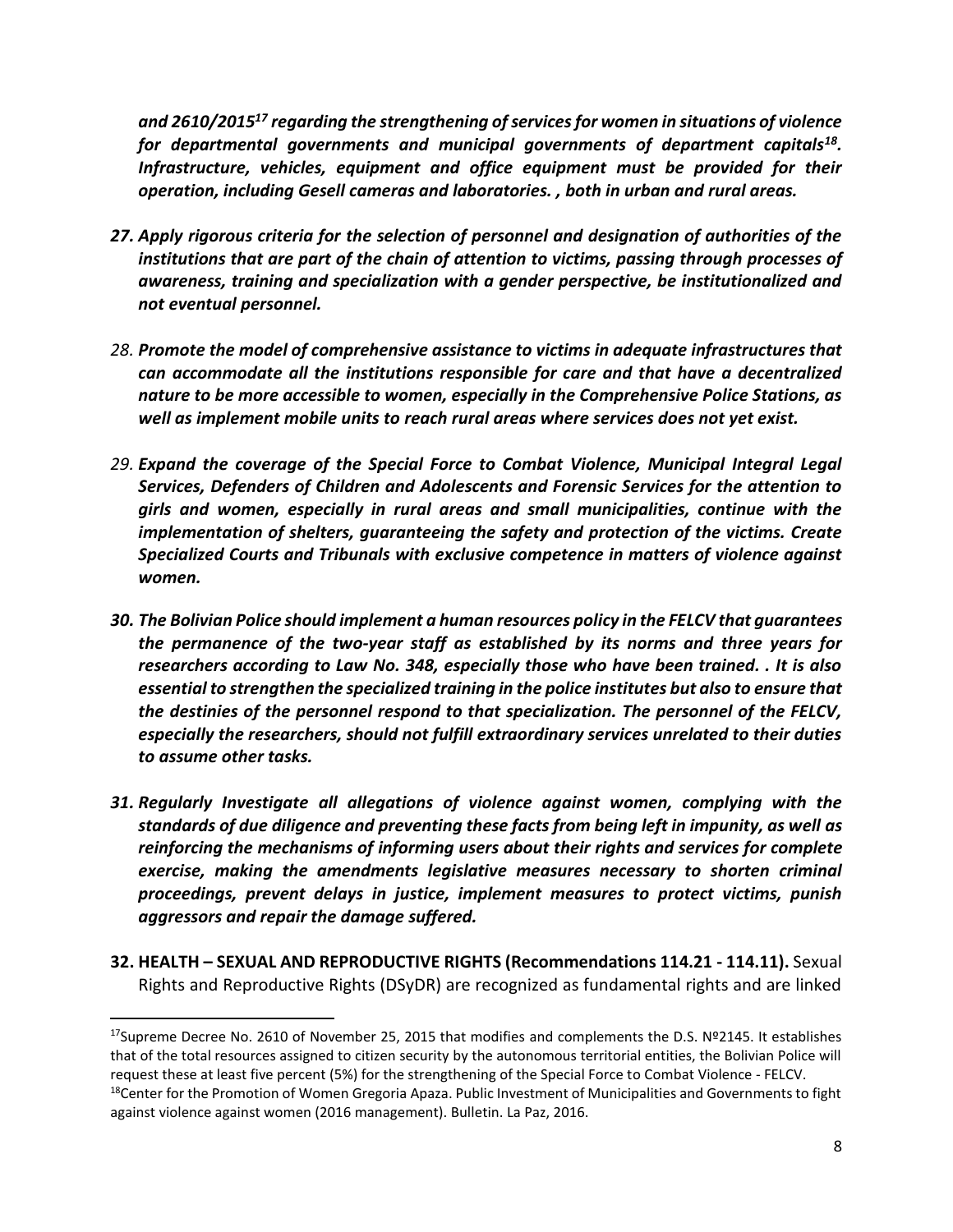to health, education, non-discrimination and interculturality. This translates into an important number of norms and policies that, from the formality, could be considered important advances.

- 33. Although the maternal mortality rate has dropped to 160 per 100,000 live births, it continues to be one of the highest in the region, which on average is 70 per 100,000 live births. These deaths are still linked to the complications of pregnancy, childbirth and puerperium, in relation to multiple causes that need to be analyzed and addressed when developing inter sectoral<sup>19</sup> policies. 2% of maternal mortality corresponds to girls up to 14 years old.
- 34. The birth rate in women between 15 to 19 years of age is 116 births per 1,000. (Report: State of World Population, UNFPA, 2016) The unmet need for contraception is higher among adolescents (38%) and young women 20 to 24 years of age (27%) than the national average (20%) (National Plan for the Integral Health of Adolescents and Youth 2009). The level of knowledge of adolescents in Bolivia on the various contraceptive methods exceeds 90%, but the percentage of young people who use some type of contraceptive method reaches only 13%, being much lower in adolescents (Ministry of Health, 2016). According to the data of the SNIS in 2016, a total of 13,332 births of girls under 15 years of age<sup>20</sup> have been recorded. The lack of information and access to modern contraceptive methods persists, which limits the prevention of unwanted pregnancy and adolescent abortion, mainly in rural areas. Adults, influenced by groups of anti-rights, are opposed to their children having access to information; In addition, geographic and socio-cultural barriers limit access to sexual and reproductive health services, mainly of indigenous women and young people, persist.
- *35.* **SUGGESTED RECOMENDATIONS. -** *A Law on Sexual and Reproductive Rights must be debated, approved and promulgated, establishing responsibilities and actions for all state*  bodies at different levels. Its objective should be focused on reversing the maternal *mortality rate. The Strategy for the Reduction of Maternal Mortality of the Ministry of Health should be applied as a priority.*
- *36. The Strategic Plan for Sexual Health and Reproductive Health 2016-2020 should respond to the unmet needs of contraception for adolescents<sup>21</sup>, unwanted pregnancy in adolescents and forced pregnancy in girls, ensure the provision of Emergency Contraception, antiretroviral for HIV, rapid treatments for Hepatitis B and Sexually Transmitted Infections. As well as to influence the decrease of Cervical Uterine Cancer that by 2015 was reported 80 per 100,000 women, being Bolivia the first country with the highest incidence in the Latin*

<sup>19</sup> National Study of Maternal Mortality 2011 Bolivia. Ministry of Health. 2016

<sup>20</sup> National Health Information System - SNIS, 2016.

<sup>&</sup>lt;sup>21</sup> According to the National Plan for the Integral Health of Adolescents and Youth (2009) the unmet need for contraception is higher in adolescents (38%) and young women 20 to 24 years (27%), with the national average (20 %). And according to data from the Ministry of Health (2016) only 13% of young people use any contraceptive method, being much lower in adolescents. And, according to the Demography and Health Survey. (INE 2016) The use of Modern Contraceptive Methods (MAC) reaches 58% of unattached and sexually active women, and in the case of women in union it does not reach 50%.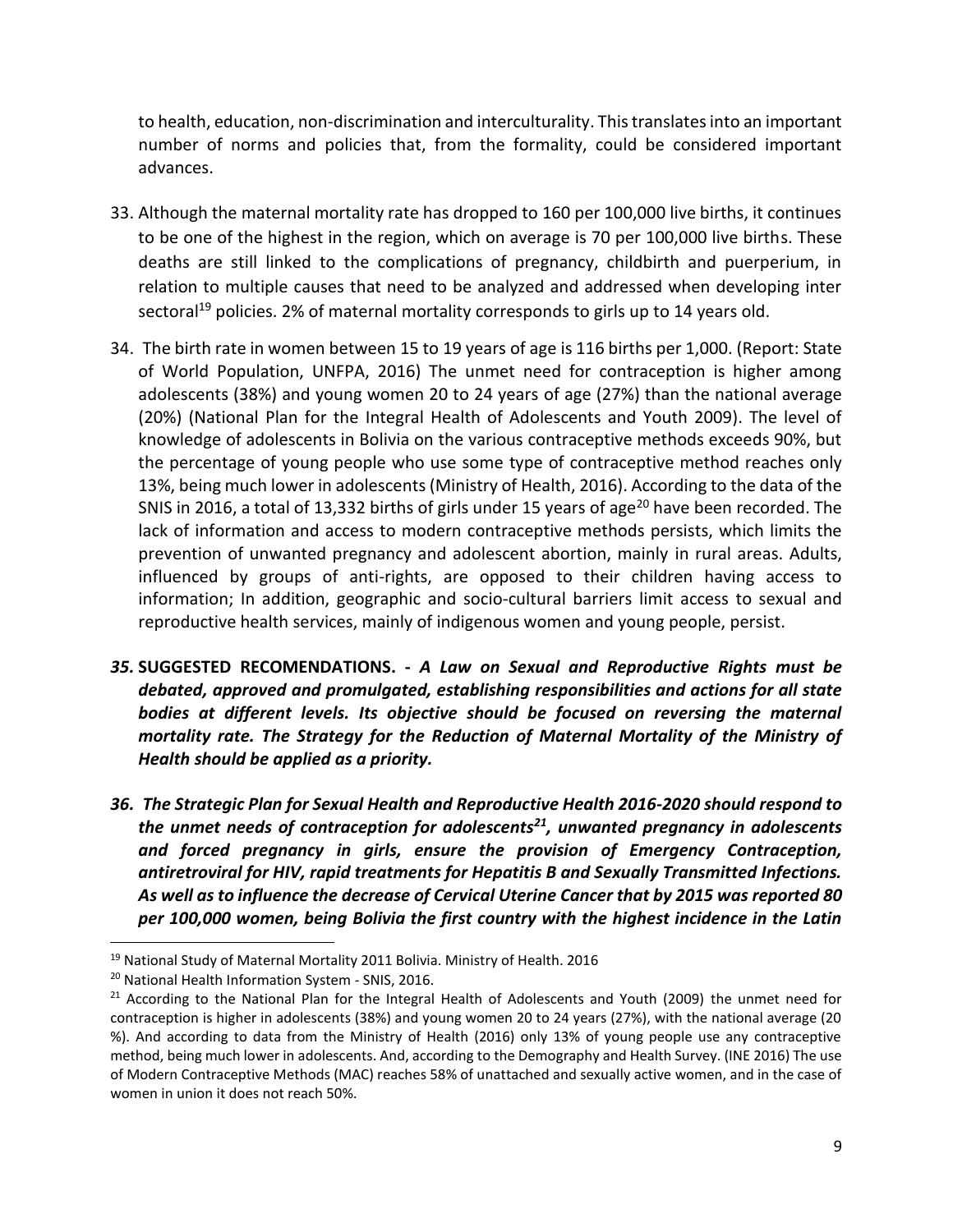*American region<sup>22</sup>. Ensure the execution and measure the results of the Plurinational Prevention Plan of Pregnancies in Adolescents and Youth 2015-2020, by the Ministry of Justice and the subnational levels.*

- 37. **ABORTION (114.76 – 114.112 - 114.77 - 113.30).** Constitutional Judgment 0206/2014 guarantees legal interruptions of pregnancy (ILE) in cases of rape and incest; and, when there is a health and life risk for women. The current Penal Code admits these causes. Since the issuance of the regulations, in 35 hospitals of the public health system of 6 departments, only 258 Legal Interruptions of Pregnancy (ILEs) have been made up to February 2019, of which 126 were under 19 years of age. In the last year of 2018, 54 ILEs were performed, 59% was due to rape, 17% due to health and life, 11% due to fetal malformations and 13% without cause data.
- 38. The Ministry of Justice made a diagnosis in 21 municipalities of the country in which the following limitations were detected for compliance with SCP 206/2014: 68.19% of the respondents did not know the sentence and 44.8% did not know what were the necessary requirements to access the ILE; lack of coordination or linkage between institutions and health services; the institutions do not have adequate consultation material and logistical limitations; high turnover of personnel or personnel with little motivation; and, personal prejudices and social stigmatization persist for women who abort. The cases of pregnancy and forced maternity of girls under 14 years of age are of particular concern, and in many cases they remain hidden until the pregnancy is advanced, cases in which the ILE is debated if it is totally lost sight of Pregnancies are the result of violations.
- *39.* **SUGGESTED RECOMENDATION***. - The State must guarantee at all levels compliance with Sentence 0206/2014, socializing its content and all its causes, as well as the Technical Procedure for the Provision of Health Services within the Framework of the Plurinational Constitutional Judgment 0206/2014 of the Ministry of Health and the "Model of Integral Attention to Victims of Sexual Violence" (Ministerial Resolution No. 1508/2015) of the SIPPASE / Ministry of Justice.*
- 40. According to the study: "When abortion is a crime: the threat to vulnerable women in Latin America<sup>23</sup>," in Bolivia "it is almost always poor women who are reported to the police. Generally, the complaints are presented by a provider of health services, a relative, a couple or the public prosecutor's office."<sup>24</sup> Criminal prosecution continues to be systematically used to control and protect women's bodies, a mechanism that induces women to perform unsafe abortions, which increases the risks to their health and life. The high rate of unsafe and

<sup>22</sup> In[: http://www.eldeber.com.bo/especiales/bolivia-ocupa-primer-lugar-casos.html\(](http://www.eldeber.com.bo/especiales/bolivia-ocupa-primer-lugar-casos.html)consultado 14/10/2016) <sup>23</sup>IPAS. When abortion is a crime: the threat to vulnerable women in Latin America. (Third edition) Chapel Hill, North Carolina. 2013 - 2015.p. 5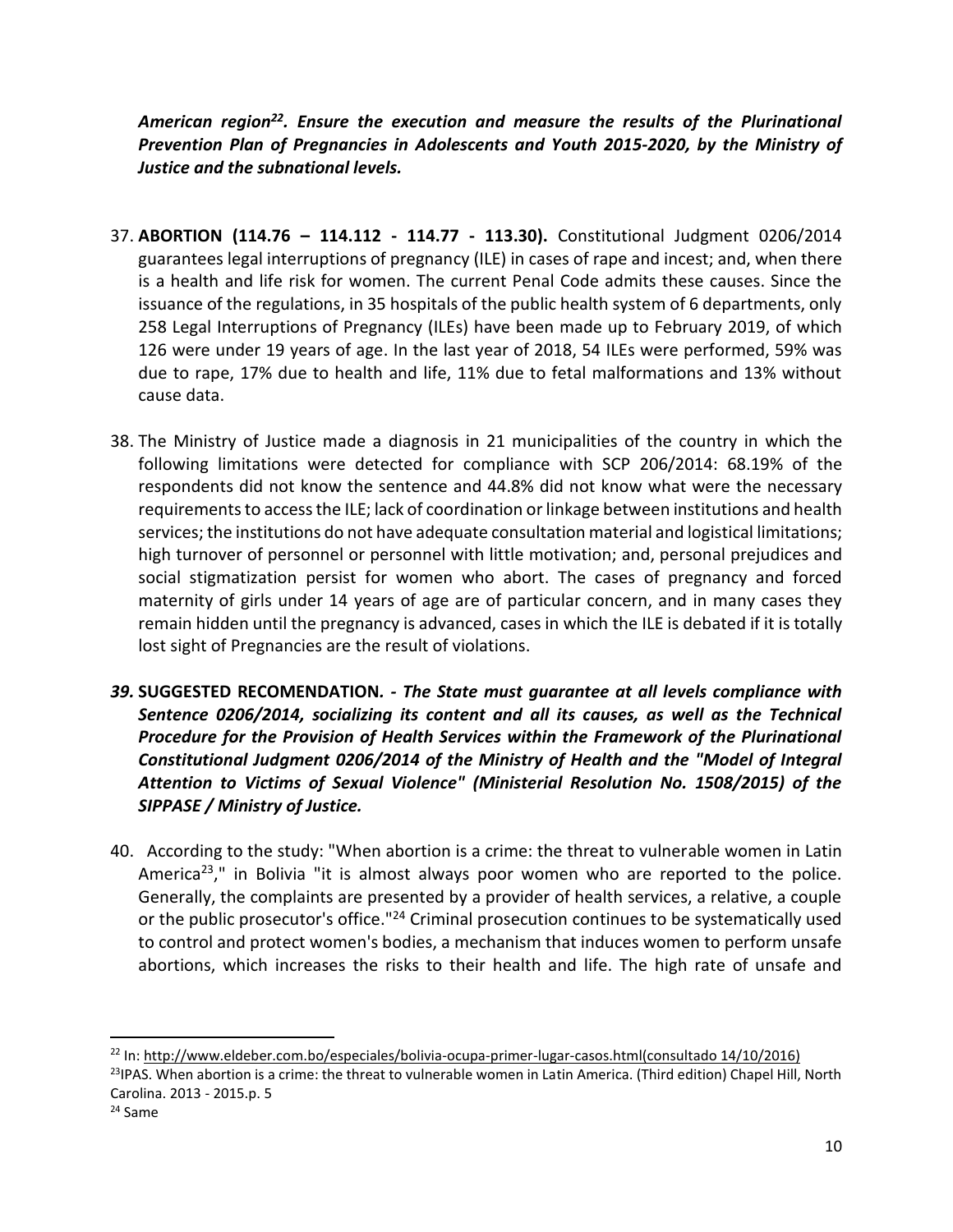clandestine abortions in precarious conditions is the third cause of maternal mortality in Bolivia. <sup>25</sup>

- 41. In December 2017, the Criminal System Code was passed, in which progress was made in reducing restrictions on legal and safe abortion in Bolivia. Although it did not totally decriminalize abortion, it broadened the cases in which women could access it, guaranteed individual conscientious objection, and punished abortion without the consent of women with higher penalties. Throughout the legislative process anti-rights groups promoted by religious organizations promoted a campaign, which through an alleged speech "for life", object all forms of decriminalization of abortion, even in cases of pregnancies resulting from violations, risks to life and women's health and fetal malformations incompatible with life. The extension of the grounds was not applied due to the decision to repeal the Penal System Code, on January 26, 2018, in response to comments on other articles of the law, so the Legislature should work, again, this body legal in future legislatures.
- *42.* **SUGGESTED RECOMENDATION***. – Decriminalization of voluntary abortion, ensuring public policies that guarantee access to specialized health services for the completion of safe, free, legal pregnancy interruptions, guaranteeing professional secrecy and the confidentiality of women in cases that reach centers of Health. As well as guarantee access to health services with quality care to address the complications of abortions.*
- 43. **HUMAN SMUGGLING AND TRAFFICKING (Recommendations 114.48 - 114.49 – 114.51 – 114.53 – 114.55 - 114.50 - 114.52 - 114.53)**.The advances to be highlighted are the approval of a regulatory framework and adoption of public policies, however, the level of execution is low due to the lack of budget, there is weakness in the care and protection of victims and the adoption of prevention measures are restricted to training and dissemination, without affecting the structural causes of the problem. To date, the application of protection measures is insufficient<sup>26</sup> for victims of trafficking in people and related crimes. There are flaws in the criminal process, it is also noted that no effective measures are taken for reintegration in the educational, labor and family<sup>27</sup>.
- 44. The statistics published by the Bolivian Police show that since the adoption of Law No. 263 the cases of trafficking in people and related crimes have increased from 386 in 2012 to 454 in 2017. According to the data of the Special Force to Fight Crime (FELCC), in 2017 there were 464 complaints related to crimes linked to human smuggling and trafficking; seven of every 10 victims in Bolivia are women and girls. 28
- 45. The Public Ministry<sup>29</sup> received 312 complaints about smuggling and trafficking in 2012 and 701 in 2016. Of the 701 complaints received in 2016, 494 were accepted by the Office of the

<sup>25</sup>https://www.minsalud.gob.bo/2347-el-aborto-es-la-tercera-causa-de-muerte-materna-en-el-pais

*<sup>26</sup>* Same

<sup>27</sup> Same

<sup>28</sup>http://www.lostiempos.com/actualidad/opinion/20180929/columna/contra-trata-trafico-personas

<sup>29</sup> https://www.eldeber.com.bo/bolivia/Bolivia-registro-701-casos-de-trata-y-trafico-en-2016-20170729-0019.html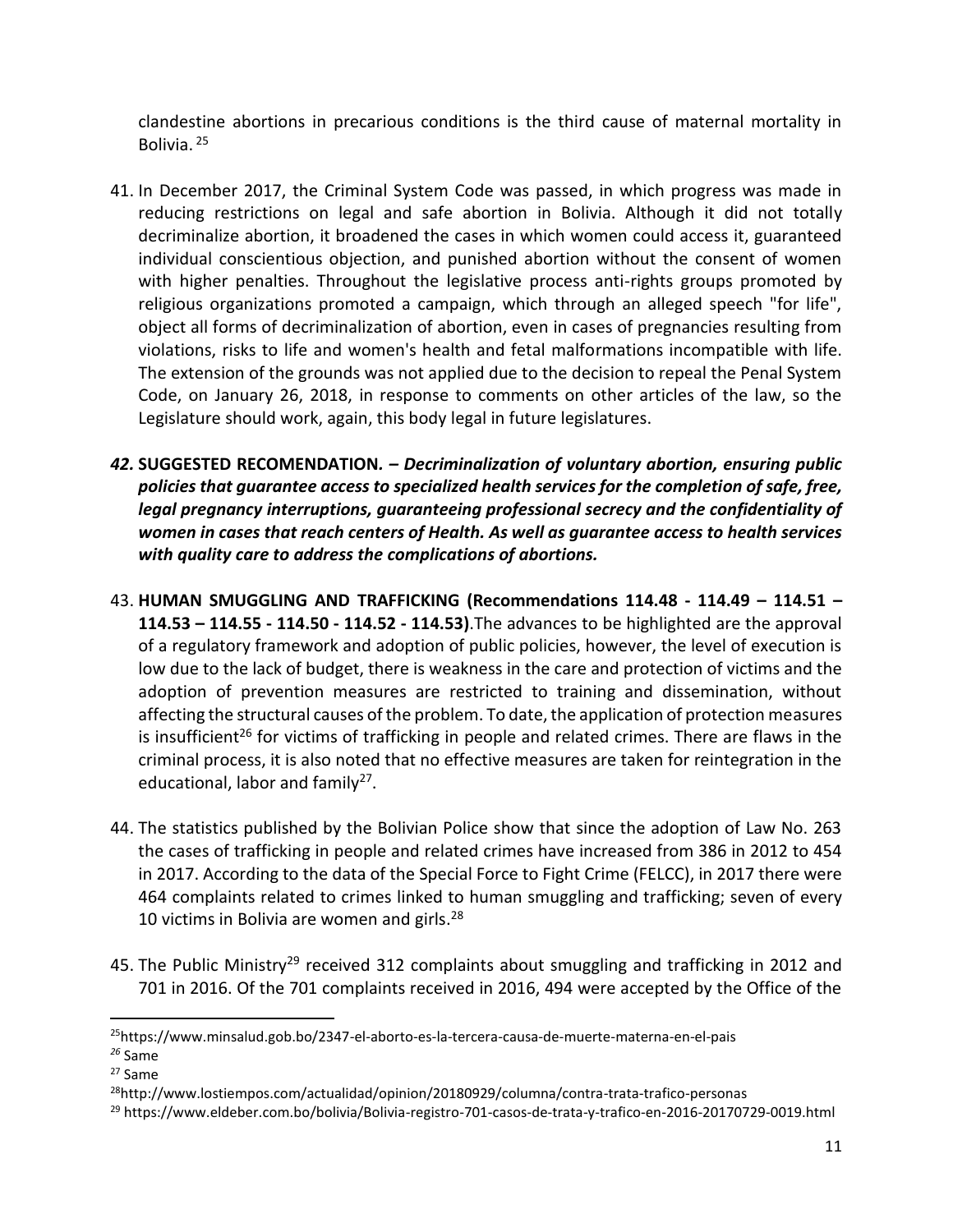Prosecutor with valid indications 2,920 people were reported missing throughout the country in 2016. That same year, 2,200 appeared for various reasons. Between January and August of 2018, it received 265 complaints for the crime of human smuggling and trafficking throughout the country. According to the Vice Ministry of Justice<sup>30</sup> between 2012 and July 2017, 2,591 cases were registered, of which only 44 (1.7%) have reached sentencing.

- *46. SUGGESTED RECOMENDATIONS. - The personnel, budget and specialization processes must be increased for the attention of cases in the different institutions that operate and administer justice and guarantee the permanence of their personnel. Implement protocols for the classification of crimes with technical criteria to separate the search for missing people from the investigation of the crime of trafficking people and related crimes.*
- *47. In the case of the Public Prosecutor's Office, a greater number of prosecutors must be assigned to deal with trafficking people and related crimes in order to reduce procedural overload; it is necessary to appoint personnel from the FELCC - Smuggling and Traffic Exclusive Divisions for these crimes, freeing them from the search for missing people.<sup>31</sup> All necessary measures must be taken to ensure that victims of trafficking have their rights guaranteed for access to justice.*
- *48. For the protection of victims, specialized reception centers should be available, as established in Law No. 263, training to avoid re victimization. As well as mechanisms and resources necessary to provide protection to victims of human trafficking and related crimes, and concrete measures that make reintegration feasible for victims in the educational, labor and family environment. It is also necessary to adopt preventive information and awareness measures that contemplate impact measurement and intercultural and generational<sup>32</sup> approaches.*
- *49. Strengthen border control through the expansion of services in the General Directorate of Migration because, despite the cooperation agreements, the attention provided in the migration posts does not respond to the needs of the population (number of staff and working hours) attention and border control posts are scarce, in addition, personnel must adopt mechanisms for the early identification of potential victims of human trafficking. The Armed Forces must be involved in border control, as established by Law No. 26333. The Citizen Security Observatory in its Human Trafficking module must register information and provide data permanently, of public access, as well as implement an Integral system of all the instances that work in the data registry. The absence of controls on the roads of transfer of minors in interprovincial transport and private vehicles within the country and in the so-*

<sup>30</sup>https://elpotosi.net/nacional/20170801\_registran-271-casos-de-trata-y-trafico-durante-el-primer-semestre-de-2017.html

<sup>31</sup> http://www.paginasiete.bo/seguridad/2017/7/31/2591-denuncias-trata-llegaron-sentencia-anos-146578.html <sup>32</sup> Multi sectoral Plan for Integral Development for the Fight Against Human Trafficking, 2016 - 2020

<sup>33</sup>Ministry of Justice and Institutional Transparency. Analysis of the Smuggling and Traffic situation in Bolivia. La Paz, 2014.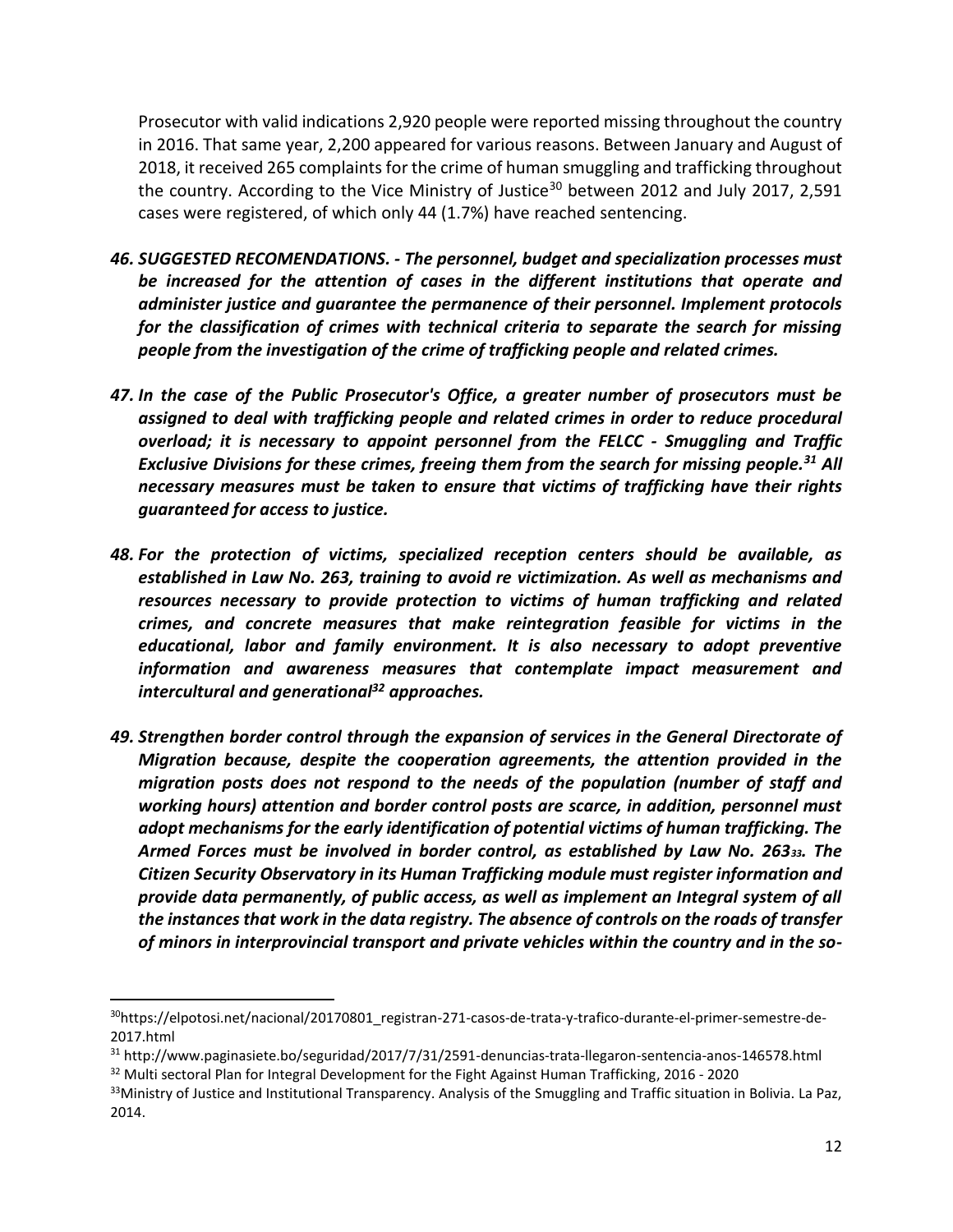*called 'blind spots' at the borders, are taken advantage of by smuggling and trafficking networks to transfer victims<sup>34</sup> .*

- *50. Promote greater inter-institutional coordination between public bodies at the central level and sub-national bodies to combat human smuggling and trafficking. Evaluate the institutional work of the Plurinational Council and the Departmental Councils against Human Smuggling and Trafficking by increasing the participation of civil society, to redirect and implement concrete actions regarding the smuggling and trafficking situation in Bolivia.*
- 51. **EDUCATION (Recommendations 114.9 - 114.23 – 114.27 - 114.24 – 114.25 – 114.26 – 113.45).** Despite the advances, there are still 260,000 people who still cannot read or write (2.7%), most of them women and older adults who have been excluded from the education system. "Of every three illiterate people in Bolivia, two are older adults and women." (Direction of the Literacy and Post-Literacy Program of the Ministry of Education). 35
- *52. SUGGESTED RECOMENDATIONS. - Develop evaluation actions on the quality of public education policies in current implementation, measure the real impact on educational quality. Improve and update the statistical system, dependent on the Ministry of Education. Evaluate the implementation of the Plurinational Plan of Human Rights Education and develop concrete actions for its total implementation and that the incorporation of gender equality, non-discrimination and non-violence in the educational curricula for the different levels is complied with.*
- *53. Promote the inclusion of gender equity in the principles, axes, goals and objectives of the Avelino Siñani-Elizardo Pérez Education Law and reinforce the fulfillment of the elimination of patriarchal practices, decolonizing and intercultural approach to the elimination of gender stereotypes. As well as taking measures to reduce the gender gaps between different educational levels, which will promote the best effectiveness in the access, permanence and conclusion of the entire educational cycle of women.*
- 54. The Ministry of Education and Cultures worked for years on the Plurinational Comprehensive Sexuality Plan for the plurinational education system, however, it has not been carried out to date due to the pressure of anti-right groups.
- *55. SUGGESTED RECOMENDATIONS.- Promulgate and implement the Plurinational Plan of comprehensive and secular Integral Sexual Education, which contributes to the exercise of the DSDR, the prevention of unwanted pregnancies, unsafe abortions, STIs and sexual violence, and promotes informed decision-making. Include training programs in sexuality for teachers. Guaranteeing the participation of civil society organizations that defend integral human rights in the educational field.*

1

<sup>34</sup>https://www.ine.gob.bo/index.php/notas-de-prensa-y-

monitoreo/itemlist/tag/TRATA%20Y%20TR%C3%81FICO%20DE%20PERSONAS

<sup>35</sup>http://www.lostiempos.com/actualidad/nacional/20170909/tasa-analfabetismo-baja-27-bolivia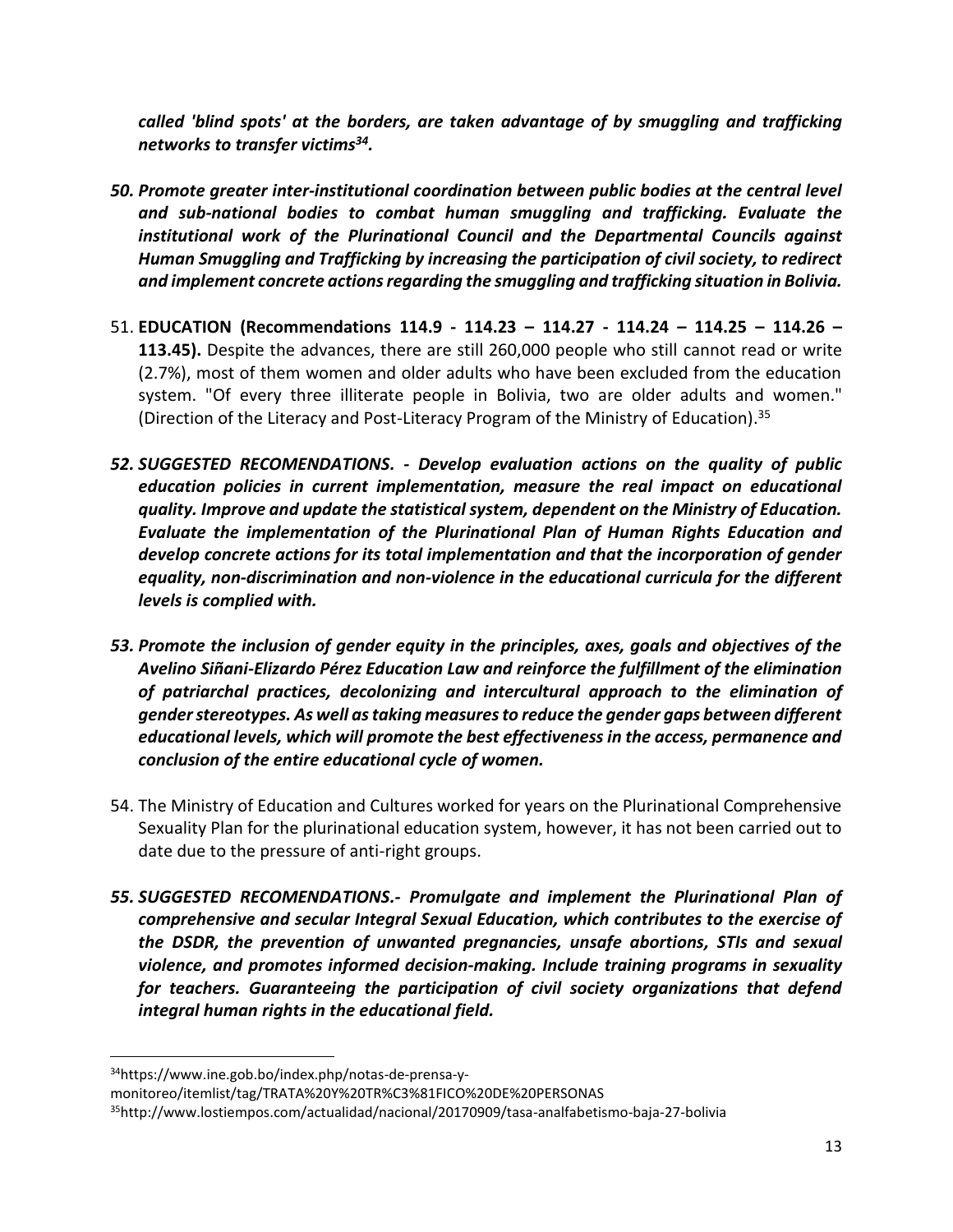- *56. Effective implementation of Law No. 045 Law Against Racism and All Forms of Discrimination in the educational field for the prevention and fight against discrimination, promoting education in human rights, modifying racist or discriminatory attitudes and behavior, counteracting sexism, prejudice, stereotypes and any practice that discriminates, throughout the educational system with emphasis on rural areas.*
- **57.** *Implement the educational inclusion of children with disabilities from the regular school, without restricting it to the subject of special education. Encourage information actions towards families on the right of children with disabilities to participate in school.*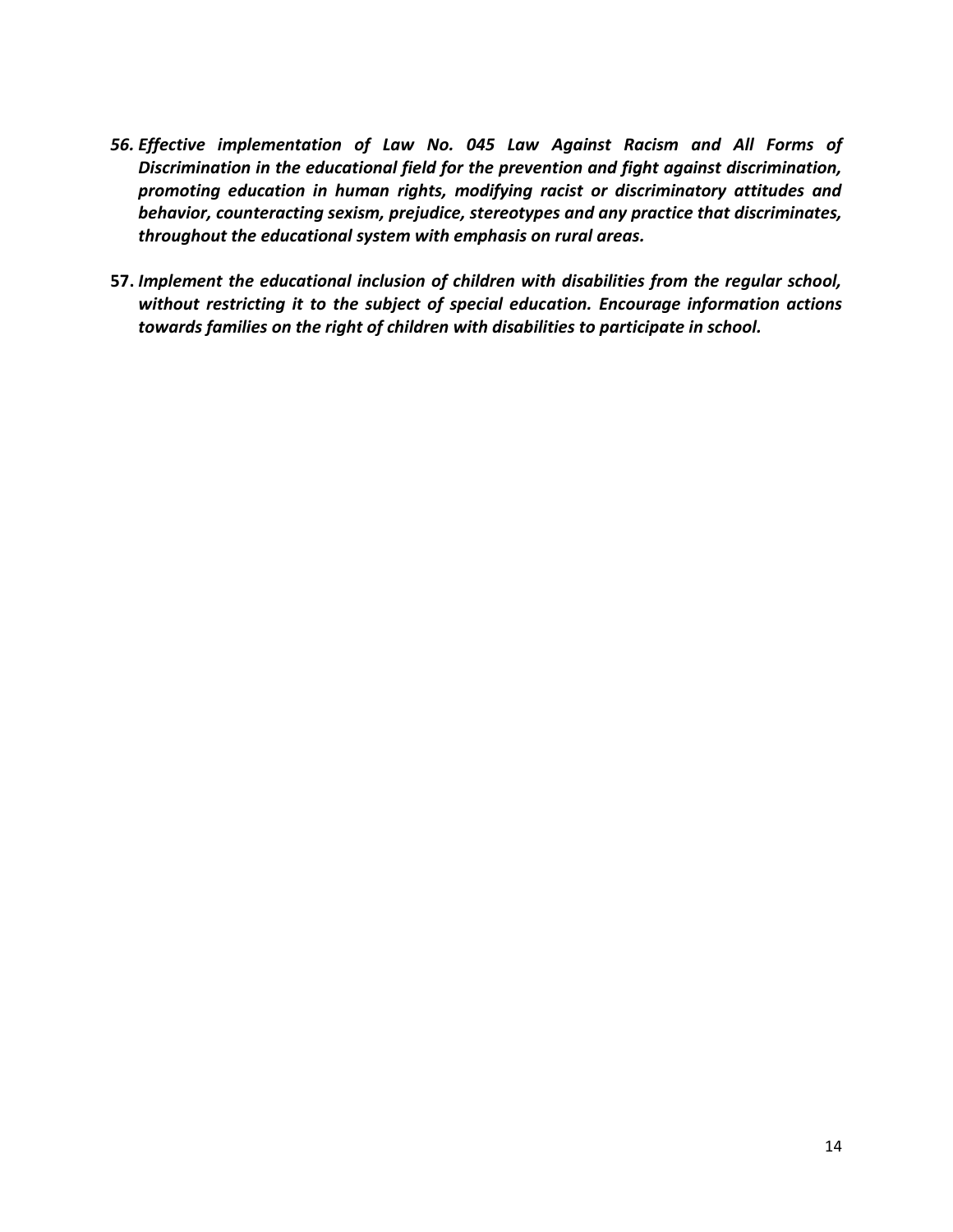## **COALITION OF ORGANIZATIONS OF CIVIL SOCIETY ON HUMAN RIGHTS OF WOMEN UNIVERSAL PERIODIC EXAMINATION (EPU)**

- 1. Alianza Libres Sin Violencia
- 2. Alianza por la Solidaridad
- 3. Articulación de Mujeres por la Equidad e Igualad- AMUPEI
- 4. Asociación Derechos Humanos Cochabamba
- 5. Casa de la Mujer
- 6. Católicas por el Derechos a Decidir CDD
- 7. Centro de Promoción de la Mujer Gregoria Apaza CPMGA
- 8. Centro de Promoción y Salud Integral CEPROSI
- 9. Centro de Educación Técnico Alternativo CETA CJA
- 10. Centro de Investigación y Apoyo Campesino CIAC
- 11. Comité de América Latina y el Caribe para la Defensa de los Derechos de las Mujeres CLADEM Bolivia
- 12. Fundación Colectivo Cabildeo FCC
- 13. Colectivo Empodérate
- 14. Colectivo REBELDIA
- 15. Comité Adolescentes y Jóvenes para la prevención del embarazo en Adolescencia
- 16. Comité Impulsor Sucre
- 17. Comité Impulsor de la Agenda Política y Legislativa desde las Mujeres CIAPLM
- 18. Comunidad de Derechos Humanos CDH
- 19. Coordinadora de la Mujer
- 20. DESAFIO
- 21. Equipo de Comunicación Alternativa con Mujeres ECAM
- 22. Equidad
- 23. Fundación Esperanza Desarrollo y Dignidad FEDD
- 24. FENATRAHOB
- 25. Fondo de Mujeres Bolivia
- 26. AMUPEI Oruro
- 27. Foro Político Departamental de Mujeres Cochabamba
- 28. Gestoras Comunitarias en Derecho
- 29. ICW Bolivia Comunidad Mujeres con VIH
- 30. Red Nacional de Personas con Vih y Sida REDBOL
- 31. Instituto de Investigaciones Médico Sociales IIMS
- 32. Mujeres Por la Amazonia MPA
- 33. Mujeres en Acción